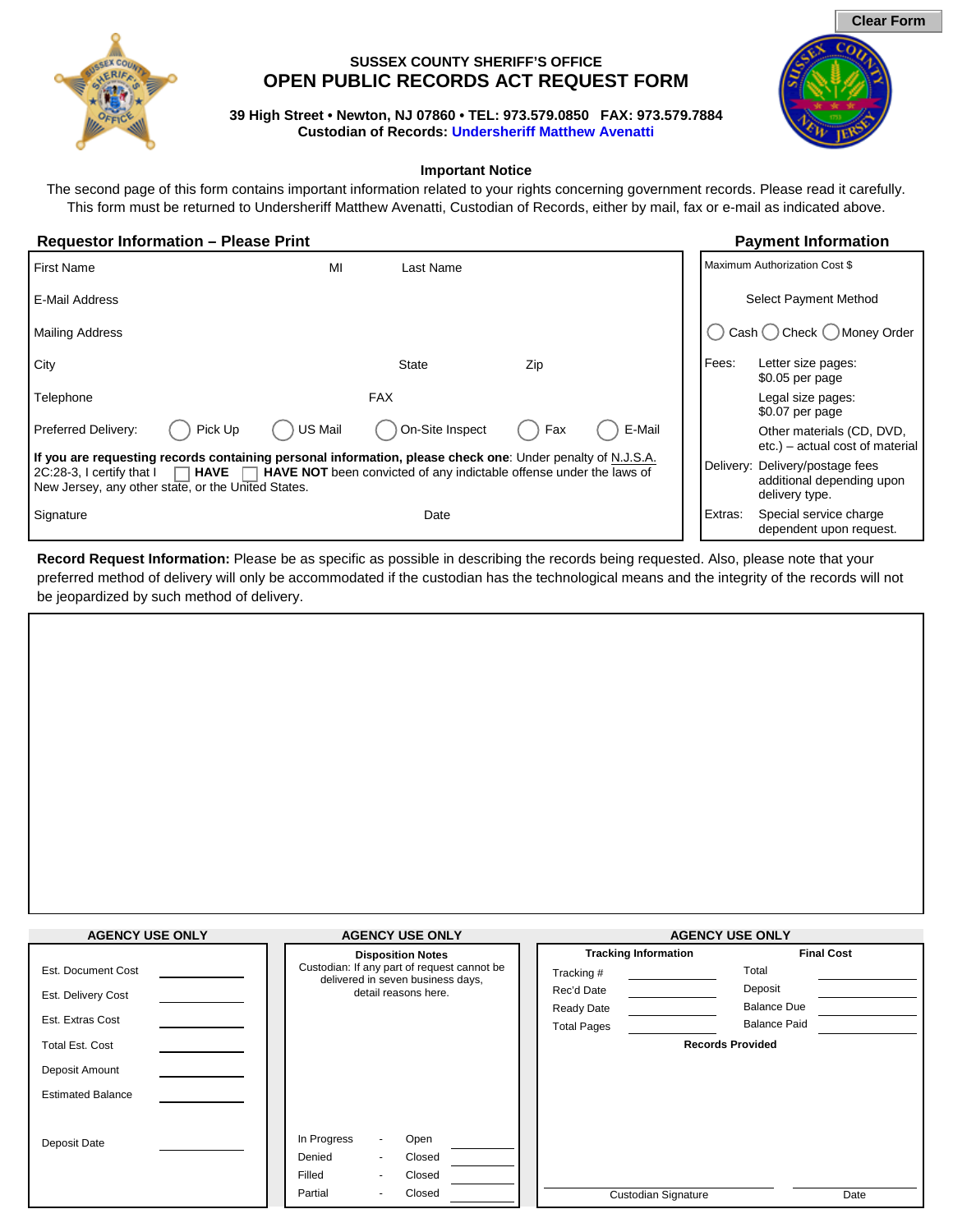### **DEPOSITS**

The custodian may require a deposit against costs for reproducing documents sought through an anonymous request whenever the custodian anticipates that the documents requested will cost in excess of \$5 to reproduce.

Where a special service charge is warranted under OPRA, that amount will be communicated to you as required under the statute. You have the opportunity to review and object to the charge prior to it being incurred. If, however, you approve of the fact and amount of the special service charge, you may be required to pay a deposit or pay in full prior to reproduction of the documents.

### **REQUEST FOR RECORDS UNDER THE COMMON LAW**

If, in addition to requesting records under OPRA, you are also requesting the government records under the common law, please check the box below.

A public record under the common law is one required by law to be kept, or necessary to be kept in the discharge of a duty imposed by law, or directed by law to serve as a memorial and evidence of something written, said, or done, or a written memorial made by a public officer authorized to perform that function, or a writing filed in a public office. The elements essential to constitute a public record are that it be a written memorial, that it be made by a public officer, and that the officer be authorized by law to make it.



## Yes, I am also requesting the documents under common law.

If the information requested is a "public record" under common law and the requestor has a legally recognized interest in the subject matter contained in the material, then the material must be disclosed if the individual's right of access outweighs the state's interest in preventing disclosure.

Please set forth your interest in the subject matter contained in the requested material:

**Note that any challenge to a denial of a request for records under the common law cannot be made to the Government Records Council, as the Government Records Council only has jurisdiction to adjudicate challenges to denials of OPRA requests. A challenge to the denial of access under the common law can be made by filing an action in Superior Court.** 

## **YOUR RIGHTS CONCERNING GOVERNMENT RECORDS**

- 1. All government records are subject to public access under the Open Public Records Act ("OPRA"), unless specifically exempt.
- 2. A request for access to a government record under OPRA must be in writing, hand-delivered, mailed, transmitted electronically, or otherwise conveyed to the appropriate custodian. N.J.S.A. 47:1A-5.g. The seven (7) business day response time does not commence until the records custodian receives the request form. If you submit the request form to any other officer or employee of the Sussex County Sheriff's Office, that officer or employee must either forward the request to the appropriate custodian, or direct you to the appropriate custodian. N.J.S.A. 47:1A-5.h.
- 3. Requestors may submit requests anonymously. If you elect not to provide a name, address, or telephone number, or other means of contact, the custodian is not required to respond until you reappear before the custodian seeking a response to the original request.
- 4. The fees for duplication of a government record in printed form are listed on the front of this form. We will notify you of any special service charges or other additional charges authorized by State law or regulation before processing your request. Payment shall be made by cash, check or money order payable to the Sussex County Sheriff's Office.
- 5. You may be charged a 50% or other deposit when a request for copies exceeds \$25. The Sussex County Sheriff's Office custodian will contact you and advise you of any deposit requirements. You agree to pay the balance due upon delivery of the records. Anonymous requests in excess of \$5.00 require a deposit of 100% of estimated fees.
- 6. Under OPRA, a custodian must deny access to a person who has been convicted of an indictable offense in New Jersey, any other state, or the United States, and who is seeking government records containing personal information pertaining to the person's victim or the victim's family. This includes anonymous requests for said information.
- 7. By law, the Sussex County Sheriff's Office must notify you that it grants or denies a request for access to government records within seven (7) business days after the agency custodian of records receives the request. If the record requested is not currently available or is in storage, the custodian will advise you within seven (7) business days after receipt of the request when the record can be made available and the estimated cost for reproduction.
- 8. You may be denied access to a government record if your request would substantially disrupt agency operations and the custodian is unable to reach a reasonable solution with you.
- 9. If the Sussex County Sheriff's Office is unable to comply with your request for access to a government record, the custodian will indicate the reasons for denial on the request form or other written correspondence and send you a signed and dated copy.
- 10. Except as otherwise provided by law or by agreement with the requestor, if the agency custodian of records fails to respond to you within seven (7) business days of receiving a request, the failure to respond is a deemed denial of your request.
- 11. If your request for access to a government record has been denied or unfilled within the seven (7) business days required by law, you have a right to challenge the decision by the Sussex County Sheriff's Office to deny access. At your option, you may either institute a proceeding in the Superior Court of New Jersey or file a complaint with the Government Records Council ("GRC") by completing the Denial of Access Complaint Form. You may contact the GRC by toll-free telephone at 866-850-0511, by mail at PO Box 819, Trenton, NJ, 08625, by e-mail at grc@dca.state.nj.us, or at their web site at www.state.nj.us/grc. The council can also answer other questions about the law. All questions regarding complaints filed in Superior Court should be directed to the court clerk in Sussex County.
- 12. Information provided on this form may be subject to disclosure under the Open Public Records Act.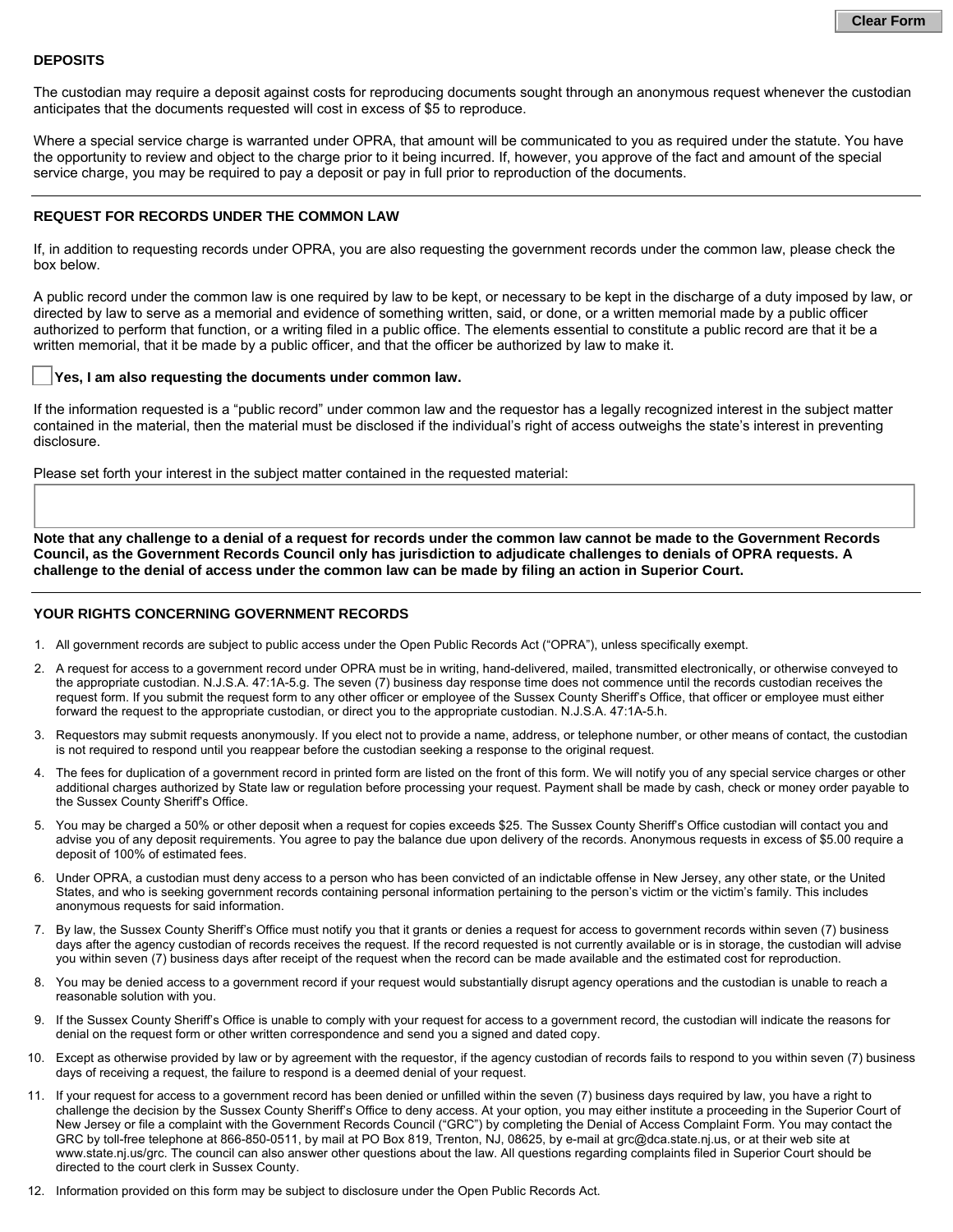

# **SUSSEX COUNTY SHERIFF'S OFFICE OPEN PUBLIC RECORDS ACT REQUEST FORM**



**39 High Street • Newton, NJ 07860 • TEL: 973.579.0850 FAX: 973.579.7884 Custodian of Records: [Undersheriff Matthew Avenatti](mailto:mavenatti@sussexcountysheriff.com)**

# **YOUR REQUEST FOR RECORDS IS DENIED FOR THE FOLLOWING REASON(S):**

(To be completed by the Custodian of Records – check the box of the numbered exemption(s) as they apply to the records requested. If multiple records are requested, be specific as to which exemption(s) apply to each record. **Response is due to requestor as soon as possible, but no later than seven business days**.)

# **N.J.S.A. 47:1A-1.1**

- $\square$  Inter-agency or intra-agency advisory, consultative or deliberative material
- $\Box$  Legislative records
- □ Law enforcement records:
	- $\Box$  Medical examiner photos
	- $\Box$  Criminal investigatory records (however, N.J.S.A. 47:1A-3.b. lists specific criminal investigatory information which must be disclosed)
	- □ Victims' records
- $\square$  Trade secrets and proprietary commercial or financial information
- $\Box$  Any record within the attorney-client privilege
- $\Box$  Administrative or technical information regarding computer hardware, software and networks which, if disclosed would jeopardize computer security
- $\Box$  Emergency or security information or procedures for any buildings or facility which, if disclosed, would jeopardize security of the building or facility or persons therein
- $\Box$  Security measures and surveillance techniques which, if disclosed, would create a risk to the safety or persons, property, electronic data or software
- $\square$  Information which, if disclosed, would give an advantage to competitors or bidders
- $\Box$  Information generated by or on behalf of public employers or public employees in connection with:
	- $\Box$  Any sexual harassment complaint filed with a public employer
	- $\Box$  Any grievance filed by or against an employee
	- $\Box$  Collective negotiations documents and statements of strategy or negotiating
- $\Box$  Information that is a communication between a public agency and its insurance carrier, administrative service organization or risk management office
- $\Box$  Information that is to be kept confidential pursuant to court order
- $\Box$  Certificate of honorable discharge issued by the United States government (Form DD-214) filed with a public agency
- $\Box$  Social security numbers
- $\Box$  Credit card numbers
- $\Box$  Unlisted telephone numbers
- $\Box$  Drivers' license numbers
- $\Box$  Certain records of higher education institutions:
	- $\Box$  Research records
	- $\Box$  Questions or scores for exam for employment or academics
	- $\Box$  Charitable contribution information
	- $\Box$  Rare book collections gifted for limited access
	- $\Box$  Admission applications
	- $\Box$  Student records, grievances or disciplinary proceedings revealing a students' identification
- □ Biotechnology trade secrets **N.J.S.A. 47:1A-1.2**
- □ Convicts requesting their victims' records **N.J.S.A. 47:1A-2.2**
- □ Ongoing investigations of non-law enforcement agencies (must prove disclosure is inimical to the public interest) **N.J.S.A. 47:1A-3.a.**
- □ Public defender records **N.J.S.A. 47:1A-5.k.**
- $\Box$  Upholds exemptions contained in other state or federal statutes and regulations, Executive Orders, Rules of Court, and privileges created by state Constitution, statute, court rule or judicial case law **N.J.S.A. 47:1A-9**
- $\Box$  Personnel and pension records (however, the following information must be disclosed:
	- An individual's name, title, position, salary, payroll record, length of service, date of separation and the reason for such separation, and the amount and type of any pension received.
	- When required to be disclosed by another law, when disclosure is essential to the performance of official duties of a person duly authorized by this state or the US, or when authorized by an individual in interest.
	- Data contained in information which disclose conformity with specific experiential, educational or medical qualifications required for government employment or for receipt of a public pension, but not including any detailed medical or psychological information **N.J.S.A. 47:1A-10**.